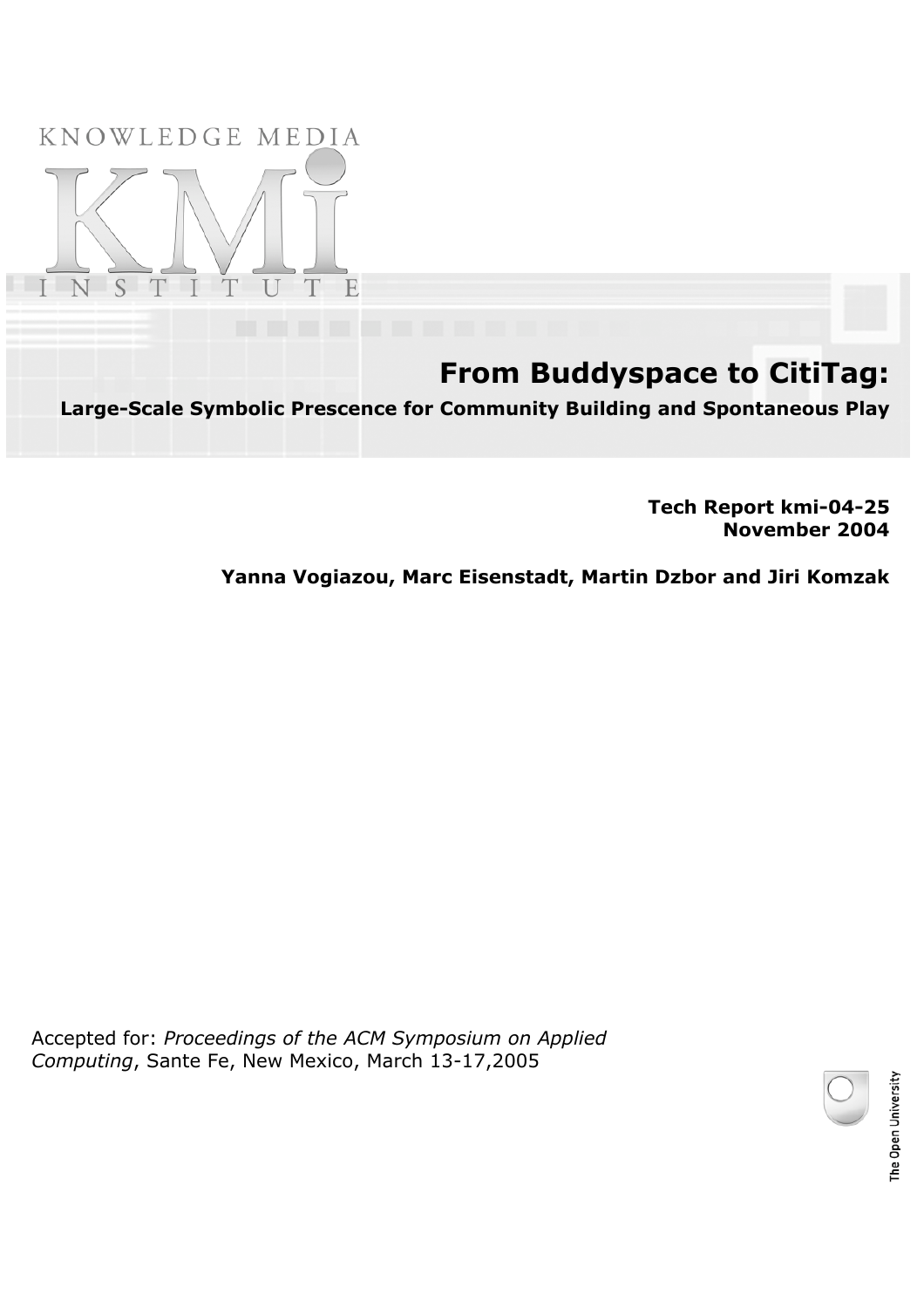## **From Buddyspace to CitiTag: Large-scale Symbolic Presence for Community Building and Spontaneous Play**

Yanna Vogiazou, Marc Eisenstadt, Martin Dzbor and Jiri Komzak

Knowledge Media Institute, The Open University

Milton Keynes, MK 7 6AA, UK

{ I.T.Vogiazou; M.Eisenstadt; M.Dzbor; J.Komzak }@open.ac.uk

#### **ABSTRACT**

In this paper we discuss the conceptual framework and principles that guide our work in the design of large-scale informal environments for collaborative work, learning and play, aiming to foster social bonds and to provide an exciting testbed for emergent social behaviours. We present three different applications we have developed: Buddyspace, an Instant Messaging environment for community building, BumperCars, an online presence-based multiplayer game and CitiTag, an experimental wireless mixed reality game.

#### **Categories and Subject Descriptors**

H.5.3 **[Information Interfaces and Presentation**]: Group and Organisation Interfaces---*synchronous interaction, collaborative computing, computer-supported cooperative work, evaluation/methodology,* H.5.1 Multimedia Information Systems**-- -** *Artificial, augmented, and virtual realities.* 

#### **Keywords**

Social computing, emergent behaviour, instant messaging, presence, play, mixed reality games

## **1. THE CHALLENGE OF ENHANCING SOCIAL PRESENCE**

Our research addresses the question of how the technologymediated presence of large numbers of people can develop into an engaging social experience. We are attracted to large numbers of people not only because we work regularly with a large population of distance learners at the Open University, but also because it is evident that being part of a large crowd in real life possesses a certain 'buzz' of its own, and poses a natural challenge. As Donath (1996) asks: 'Is there a design that would make palpable the sensation that one was indeed on-line in the company of millions of other people?'

We believe that the world of massive online gaming, with virtual communities of thousands using communication technology, can be used as a useful metaphor for re-creating engaging experiences within the context of collaborative work and learning. In the context of distance education in particular, we know from the

Permission to make digital or hard copies of all or part of this work for personal or classroom use is granted without fee provided that copies are not made or distributed for profit or commercial advantage and that copies bear this notice and the full citation on the first page. To copy otherwise, or republish, to post on servers or to redistribute to lists, requires prior specific permission and/or a fee.

*SAC'05*, March 13-17, 2005, Santa Fe, New Mexico, USA.

Copyright 2005 ACM 1-58113-964-0/05/0003…\$5.00.

work of Whitelock et al (2000) that the presence of peer-group members can enhance the emotional well-being of isolated learners and improve problem solving performance and learning. We also know from earlier work with Open University students (e.g. a virtual Pub Quiz for Open University students discussed in Scott & Eisenstadt, 2000) that it is not only possible, but desirable to foster relationships among isolated students by providing recreational social activities.

Rheingold's discussion of *Smart Mobs* (Rheingold, 2002) highlights the overwhelming power of social cohesiveness that can be brought about by knowledge of the presence and location of others in both real and virtual spaces. Acts of spontaneous collective play, like the recent Flash Mobs phenomenon, have been thought-provoking within the context of our research. We have been investigating how presence-aware and ubiquitous technologies, can foster group identity and enable the expression of spontaneous social behaviours through play.

#### **2. DESIGN PRINCIPLES**

We present the key building blocks for our approach to largescale presence based applications below:

#### **2.1 Big scale is an asset, not a liability**

We look at large scale as a key enabler and an important starting point of our work. Certain interactions, typified by crowd phenomena such as swarming, Mexican Waves (Farkas et al, 2002) and Flash Mobs can only happen at large scale. A striking example from the online gaming world, is the case of Cloudmakers, a group of more than 7,000 online puzzle solvers who attempted to solve real world challenges, thereby further blurring the distinction between virtual and real communities (McGonigal, 2003). We have designed the applications discussed in this paper with large-scale user participation in mind.

## **2.2 Visualising users' locations can enhance the sense of presence online**

We know that the presence of large numbers of people can be represented visually using density plots on maps (Dodge, 2000), and in very compelling ways such as the NASA Earthlight maps (NASA, 2000) which show the most densely populated areas on our planet via a stitched-together global panorama of night-time satellite photos showing city lights . Such visualizations provide an important and familiar grounding for large-scale presence. In the context of collaborative work and learning, being able to identify and locate fellow students/workers in *one's region* or *close by* in order to form a self-support group is invaluable.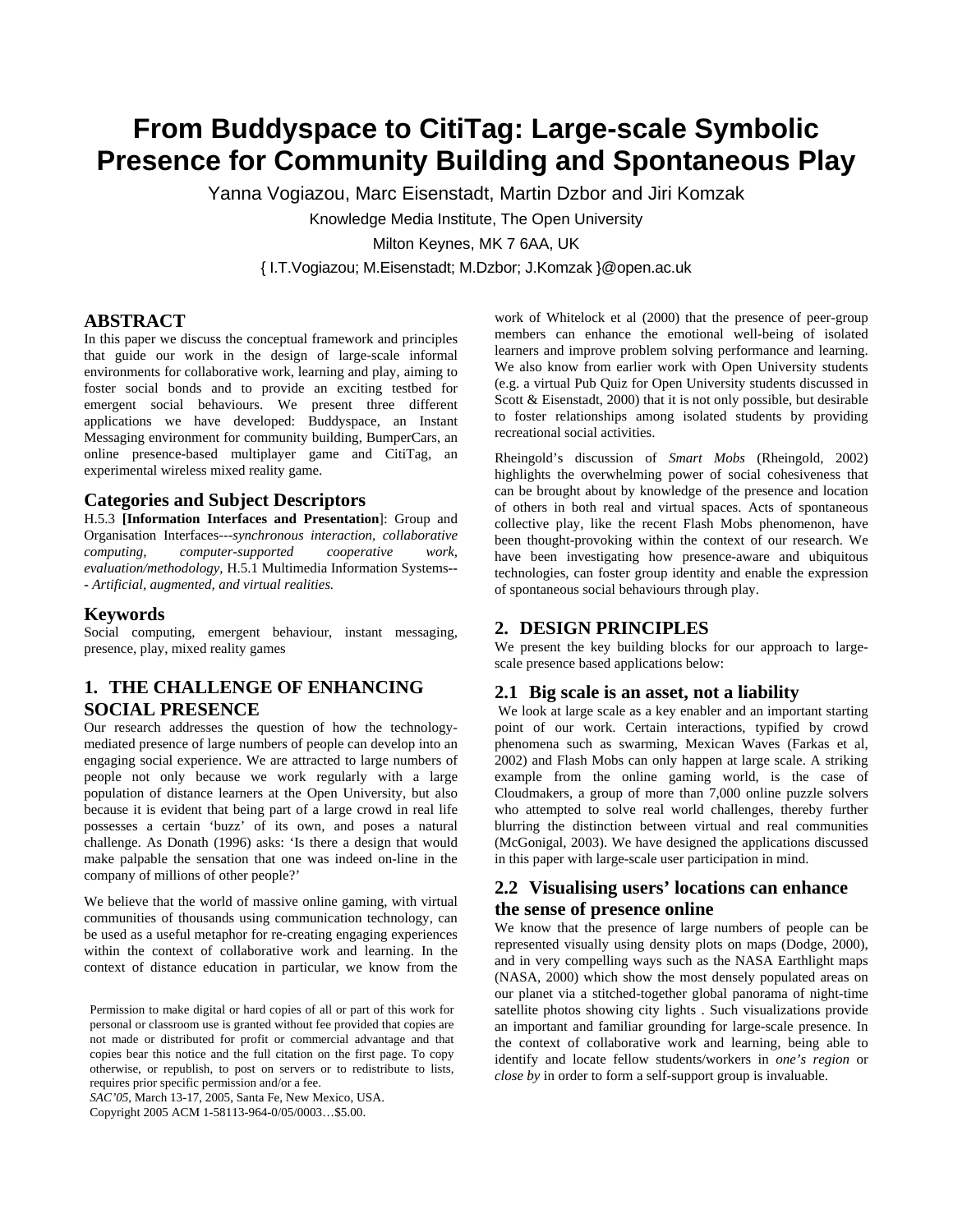## **2.3 'Presence' is largely symbolic:**

#### *2.3.1 Presence can be rendered symbolically in an online context*

We believe that 'presence' is about the sense of 'being aware' of other people's existence and that this feeling is both *necessary* to achieve communal impact and *sufficient* to induce the appropriate sense of 'feel good' or 'buzz' in others. In the online world, presence can be conveyed symbolically via the display of meaningful *state* information (e.g. availability, activity, location, team identity etc). As an indication of the benefits of merely symbolic presence, Nardi and Whittaker (2000) report that people in their study of Instant Messaging use in the workplace found value in simply knowing who else was 'around' as they checked their buddy list, without necessarily wanting to interact with buddies.

#### *2.3.2 Presence can be overlaid symbolically in a mixed reality context*

In ubiquitous computing environments, presence becomes a richer concept creating a hybrid space of mixed reality, as virtual (symbolic) presence can be combined with physical (real) presence, through *state* information display similar to 2.3.1, but more suitable for the real world (e.g. location, proximity, direction). We believe that symbolic presence states can be superimposed over physical presence, in a way that both *enhances* the feeling of being part of a parallel virtual experience and also *facilitates* the emergence of spontaneous social behaviour in the real world.

#### **2.4 Design for emergence**

We know that in the real world 'crowds behave': spontaneous collective behaviours can emerge even without leaders or rules. A significant part of our work has been focused on how we can design for the emergence of 'crowd' behaviour online. Furthermore, internetworked groups of humans can exhibit emergent prediction capabilities (Rheingold, 2002) and thus demonstrate self-organizing dynamics. The possibility of the emergent social behaviour, enabled by mobile technologies, constitutes an important research area and we have taken a step towards this direction as described in section 5.

We discuss three different applications that integrate these principles below: an Instant Messaging system, an online multiplayer game and a wireless location-based game.

## **3. BUDDYSPACE: COLLABORATION WITH ENHANCED SYMBOLIC PRESENCE**

### **3.1 The environment**

To understand what it would mean to foster large-scale on-line presence, we looked at ways to leverage the widespread interest in (and takeup of) Instant Messaging. We felt that in certain contexts, including that of thousands of distance-learning students at The Open University, large scale presence would clearly contribute to a 'feel good' factor, but would require a special kind of visualization that needed to be superior to a conventional 'buddy list'. We analysed just over 1000 discussion forum messages of students enrolled in an Open University foreign

language course, and found that nearly 20% of the messages in the first month of the course where highly location-centric, along the lines of "is there anyone here from Manchester?" This suggested to us that location-centric displays would be both motivating to the users and also suitable for large-scale visualization, as proposed in our design principle in 2.2. Combining messaging, symbolic presence, large scale visualizations, and geolocation led us to generalize the 'buddy list' to a 'buddy space' and *BuddySpace* instant messenger was born (Figures 1A, 1B).

BuddySpace not only includes automatically-generated group membership (e.g. the clusters in Figure 1A beginning with "[OU]"), but also provides maps representing each group member's location, allowing a 'newcomer' to find people studying the same course from the same city or a nearby location. This is done by a server-side component accessing corporate directories and other information systems. Personally-created groups are also catered for. In Figure 1B, we see one user's view of work colleagues filtered through four custom maps: office layout, world, UK, and European views. 'Cluster dots' are larger groups of personal contacts into which the user can 'drill down' with a right-mouse click. The map displays can be scaled dramatically, while still remaining meaningful to the end-user, by deploying a variation of the algorithm producing the clusters (Komzak & Slavik, 2003) – used with great effect on existing 'HitMaps' displaying up to 80,000 people distributed around the globe (Komzak & Eisenstadt, 2004).

In addition to the typical IM 'states', presence is rendered symbolically with specialist ones such as 'low attention' and 'online but elsewhere' for mobile workers who are not where their colleagues think they are.

## **3.2 BuddySpace results and discussion**

At the time of writing, BuddySpace has been downloaded by about 18,000 users. Users range from hobbyists to universities and corporate clients looking for enterprise-wide deployment of a custom messaging platform. The biggest long-term use comes from our colleagues within the Open University, and from Open University students taking specific courses that have opted to deploy BuddySpace as a community building tool. From 15 questionnaires collected from long-term (> 6 months) BuddySpace users, these are the key findings:

## *3.2.1 Automatically-generated groups and enhanced 'state' information are perceived as the most beneficial and most frequently-used feature of*

#### *BuddySpace*

Users rated 19 different features of BuddySpace on a 5-point scale of perceived 'Benefit' ('very un-beneficial/very detrimental' to 'very beneficial') and 'Frequency of use' ('very rare (never or almost never used it)' to 'very frequent (used on most sessions)'), as shown in Table 1.

The ability to use changeable and enhanced presence states (i.e. not only the typical 'do not disturb' and 'away', but also our custom ones such as 'low attention' and 'online but elsewhere'), along with automatically-generated group lists, emerged as the overall mostly valued features, in terms of their combined scores on both benefit and frequency.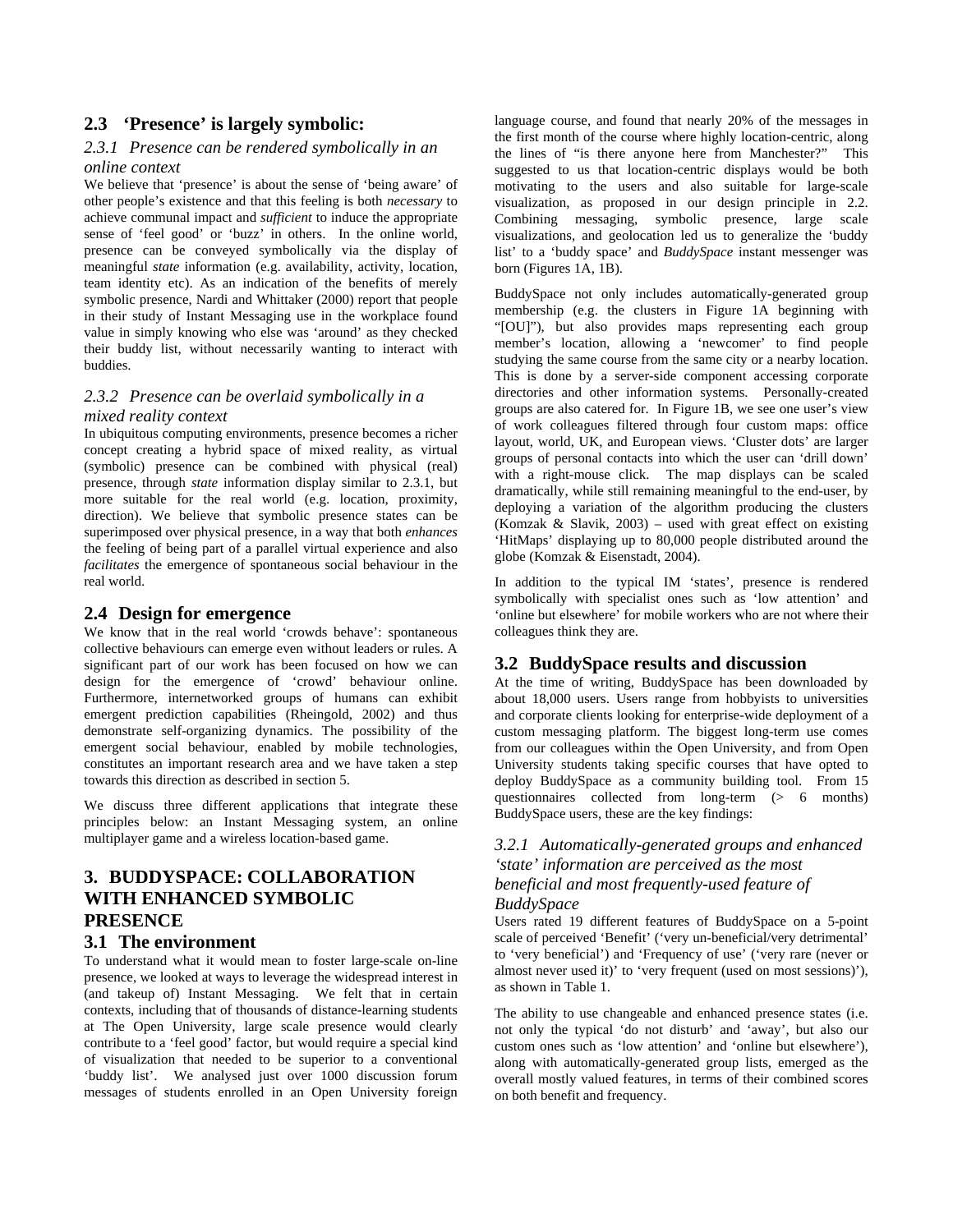

**Figure 1. BuddySpace in a work context. The conventional buddy list (A) is augmented by map displays (B).**

| <b>Feature</b>                                   | <b>Benefit</b> | Freq.    | Combo    |
|--------------------------------------------------|----------------|----------|----------|
| Ability to change 'Presence' (online/away/etc)   | 4.07           | 3.13     | 3.60     |
| Automatically-generated groups                   | 3.60           | 3.20     | 3.40     |
| The 'Low attention/busy' presence state          | 3.80           | 2.87     | 3.34     |
| The 'Online but elsewhere' presence state        | 3.67           | 2.40     | 3.04     |
| [6 features omitted from this table for brevity] | $\cdots$       | $\cdots$ | $\cdots$ |
| ICQ/MSN/Yahoo/AIM transports/gateways            | 3.33           | 1.52     | 2.43     |
| [7 features omitted from this table for brevity] | $\cdots$       | $\cdots$ | $\cdots$ |
| <b>Bookmarks</b>                                 | 2.67           | 1.33     | 2.00     |

**Table 1: The top four features of Buddyspace, along with a representative middle and low-ranking feature**

*3.2.2 Presence can indeed be conveyed symbolically*  this endorsement of one of our key principles is an additional consequence of the analysis just presented: in Table 1, three of the top four features in terms of benefit and frequency of use are concerned with purely symbolic state changes.

#### *3.2.3 BuddySpace maps, personal rosters and group rosters engender a strong sense of community belonging*

We asked our long-term users to rate the extent of 'group belongingness' engendered by a sample of 20 activities, events, and physical artifacts in the workplace, using a 7-point Likert scale (from  $-3$  = 'very negatively: not only do I not feel a part of this group, I feel very negatively about it' to  $+3 =$  'very positively: I associate very positively with this group'). These 20 items ranged from corporate logos and political rallies (intended to provide a baseline for strong belongingness) to BuddySpacespecific items such as dots on maps, presented to the users in a randomized order. Average scores ranged from the +2.07 for 'membership of self-created buddy list' to -2.33 for 'stuck at a rally with supporters of my political rivals' (average rating -2.33). Importantly for us, the items 'appear as dot on an office map', 'appear as a dot with thumbnail photo on an office map', 'membership of automatically-generated list' and 'membership of self-created buddy list' all ranked within the top 5 items, rivaled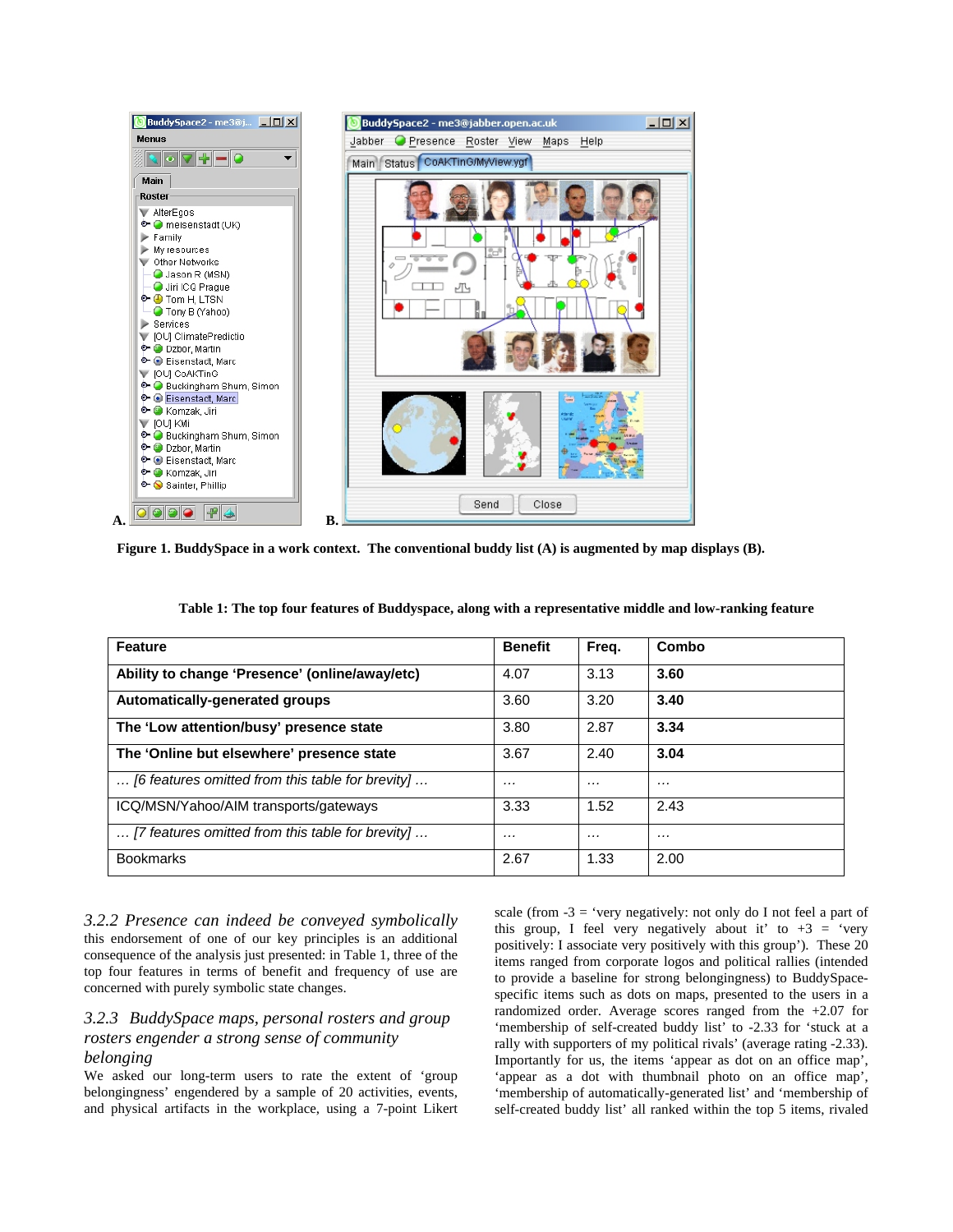only in 'belongingness-power' by the feeling instilled by seeing one's corporate logo in a newspaper ad! This is a strong endorsement of the notion of 'feel-good factor' in group identity which was one of the motivating factors of this work.

In summary, our user study of Buddyspace indicated how group visualizations with enhanced symbolic presence, incorporating location information, can facilitate entry (automatically generated groups) and further encourage a feeling of participation (group belongingness) in a community.

## **4. COLLABORATIVE PLAY=> FACILITATING EMERGENT BEHAVIOURS ONLINE**

Our aim in this project was to find out in what ways people's presence can be used to facilitate collective recreational activities and emergent playful behaviours, based on the awareness of 'what other people are doing at the moment'. The basic challenge is to provide 'just enough' of an environment that is conducive to forming rules and relationships rather than enforcing them. We have developed a scalable 'playground space' as an experimental testbed for our principle of design for emergence, discussed in section 2.4. The rationale is that by encouraging people to use their symbolic presence in playful and creative ways, spontaneous group behaviours can emerge, much like 'flocks' or swarms.

#### **4.1 The environment and our games**

Our 'playground space', is essentially a 2-D multiplayer Bumper Car game, designed to be launched via a plug-in to BSM. At its most basic, this game is about driving around, 'bumping' and chasing. However, put many people in one arena, and interesting patterns emerge. People can dynamically declare their 'allegiance', which is reflected in the colour of their bumper car (e.g. there are pair/triples of orange/green cars chasing loners in Fig. 2).



**Figure 2. The BumperCar game: alliances are formed among cars with the same colour.** 

We carried out six experimental online sessions of approximately 20 minutes each with twenty-two participants in total who were recruited across the Open University campus. We altered the challenge for our participants, providing three types of games (two experiments of each type) within the bumper car game. The game application was exactly the same in all three types of experiments below – we only changed the background image and the instructions about the rules of play:

• *A colour change jam session*. Participants were invited to form two teams and to try to make rhythmic synchronized colour changes with their team members as if they were participating in a competition – though with abstract and purposefully loosely defined 'artistic' criteria.

• *Group formations and chasing*. In this case participants were asked to form groups on the fly, based on their colour identity to chase other cars together.

• *A collaborative Pong game*. Participants were divided into two teams in advance to play a Pong game by defending either side of the screen and trying to send the ball (a randomly moving 'car bot') towards the opposite team (Figure 3).

In this way the context ranged from a less goal-oriented and unplanned activity (jam session) to goal-oriented play (collaborative pong).



**Figure 3. Collaborative Pong among two teams** 

#### **4.2 BumperCars results and discussion**

We recorded all onscreen interactions from our six online experiments on video and collected participant feedback by email questionnaires as well as face to face follow-up discussions. Several interesting observations have emerged from this study:

#### *4.2.1 Teamwork is possible even with no verbal communication.*

We observed both spontaneous forms of teamwork as well as goal-oriented cooperation:

*a) Spontaneous teamwork*. In group formations and chasing we observed swarm- like movement, alliances on the fly and spontaneous unpredictable clustering on one spot at the end of one experiment. There were two participants who came up with a spontaneous 'victory' dance pattern (as one of them described it) – they rotated lively around themselves every time they succeeded bumping someone else together. There was no verbal communication, so all these unplanned collaborative behaviours emerged impromptu. This brings forward our aforementioned point about presence being largely symbolic, we can see how in a given context, a certain movement acquired a new meaning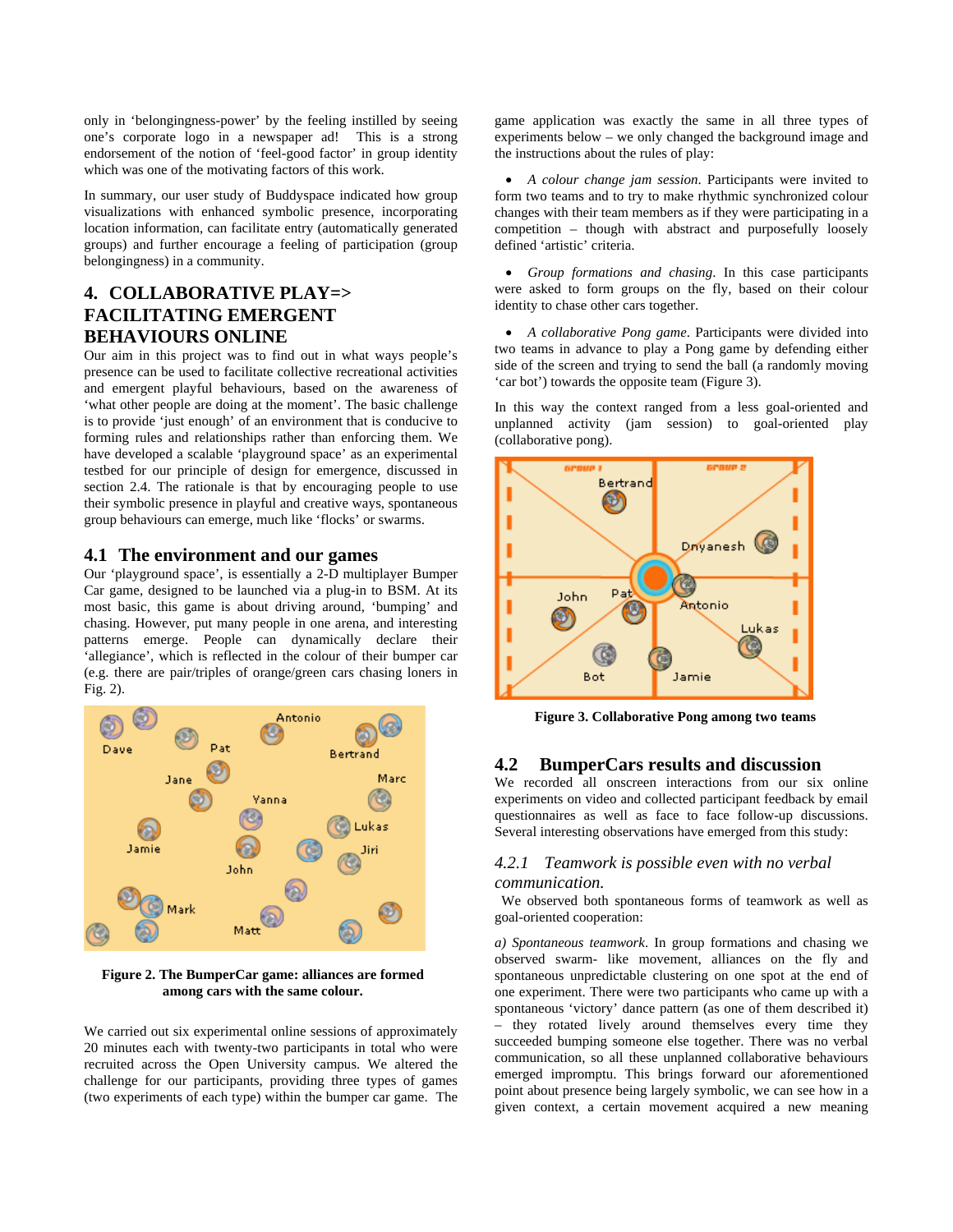(dancing to celebrate), became a unique symbolic act without the need to communicate it explicitly.

*b) Goal-based teamwork*. We organized a collaborative Pong game session (Figure 3), which participants turned to Soccer! All seven participants found the game engaging, they enjoyed: 'the *'school boy football' style*', *'being in a team'* and *'the strategic aspect of the game'*. One participant reported that he liked the fact that his team seemed to *split automatically into 'defenders' and 'attackers' without having to talk about it*, yet another example of emergent, unplanned collaboration – based on the awareness of other people's activity.

#### *4.2.2 Self-organisation and bottom up behaviours emerged.*

In the colour jam session experiments, synchronized colourchanges and creative 'dance-like' movements were observed regularly among two groups of five. It was very interesting to watch, how, once some synchronization emerged (e.g. copying each other's colour), people started to introduce complexity in their moves and their teams followed! While a very simple case, this indicates that real-time self-organisation can indeed emerge in minimal, presence based online multi-user environments.

#### *4.2.3 Interesting forms of 'crowd' behaviour online were observed: rogues & creativity.*

In several experiments, a creative individual emerged, much like a playground 'wise guy' who tended to ignore the game context, for example, by 'bumping' other players out of their parking places. Frequently, others imitated those behaviours. Emergent play occurred: participants ended up spontaneously swapping places, sometimes even 'offering' their place to others! The same 'rogue' individuals were also good innovators, taking up initiative in various contexts, for example to introduce interesting complex patterns for others to follow. In the real world, various aspects of creativity and leadership follow very similar patterns: a 'selfassumed' leader or 'innovator' starts some activity, and later fellow workers follow.

Our online 'playground' experiments illustrated how spontaneous collective social behaviours and *ad hoc* group coordination can *emerge* online, even without verbal communication.

## **5. EMERGENCE IN THE REAL WORLD: CITITAG**

This phase of our work employs our principles of symbolic presence and design for emergence, in the real world, in a mixed reality game. CitiTag is an exploration of social experiences, emergent behaviours and group play in public spaces through the use of mobile technology. The project is motivated by the hypothesis that a very simple game based on symbolic presence states can result in an enjoyable shared social experience, stimulated by real world interaction among players. We have found playground games (Opie and Opie, 1969) particularly inspiring because of the simplicity and sense of instant 'fun' in some of them that occur spontaneously. CitiTag originates from the concept of children's 'tag' or 'tig', aiming to recreate this sense in a ubiquitous computing context.

#### **5.1 The game**

CitiTag is a multiplayer, wireless location-based game, played using GPS (Global Positioning System) and handheld, iPaq Pocket PCs connected to a wireless network. The game has been designed to be scalable, potentially as an everyday experience one could have in the future with a mobile phone while walking about in a city centre.



**Figure 4. Tag alert. Numbers of red (top left) and green (top right) players, free and tagged.** 

As a player of CitiTag, you belong to either of two teams (Reds or Greens) and you roam the city, trying to find players from the opposite team to 'tag' by getting close to them. You can also get 'tagged' if an opponent gets close to you. If this happens, you need to try and find a team member in the vicinity to set you free, to 'untag' you. Each game event (e.g., someone is close and you can tag/untag them) appears as an alert on the iPaq screen with a sound and you need to tap the screen to 'tag' (Figure 4) or 'untag' (Figure 5). At every moment you can see the group state, i.e. how many players of each team are free and how many have been tagged (see top of the screens in Figures 4, 5).

The game has a lightweight design to serve as an awareness feature and a trigger for what happens in the real world. Here, proximity rather than actual location is what strengthens the sense of virtual, symbolic presence (e.g. along the lines of 'I am Green and tagged'), superimposed on physical.

#### **5.2 CitiTag results and discussion**

We carried out two user trials: a pilot trial with 9 participants in an open field space at the Open University campus and a trial with 16 participants in a square in the city centre of Bristol (Figure 6). Both trials were filmed and were followed by group interviews, in addition to which all participants completed a questionnaire about their experience with CitiTag. Here is a summary of our results: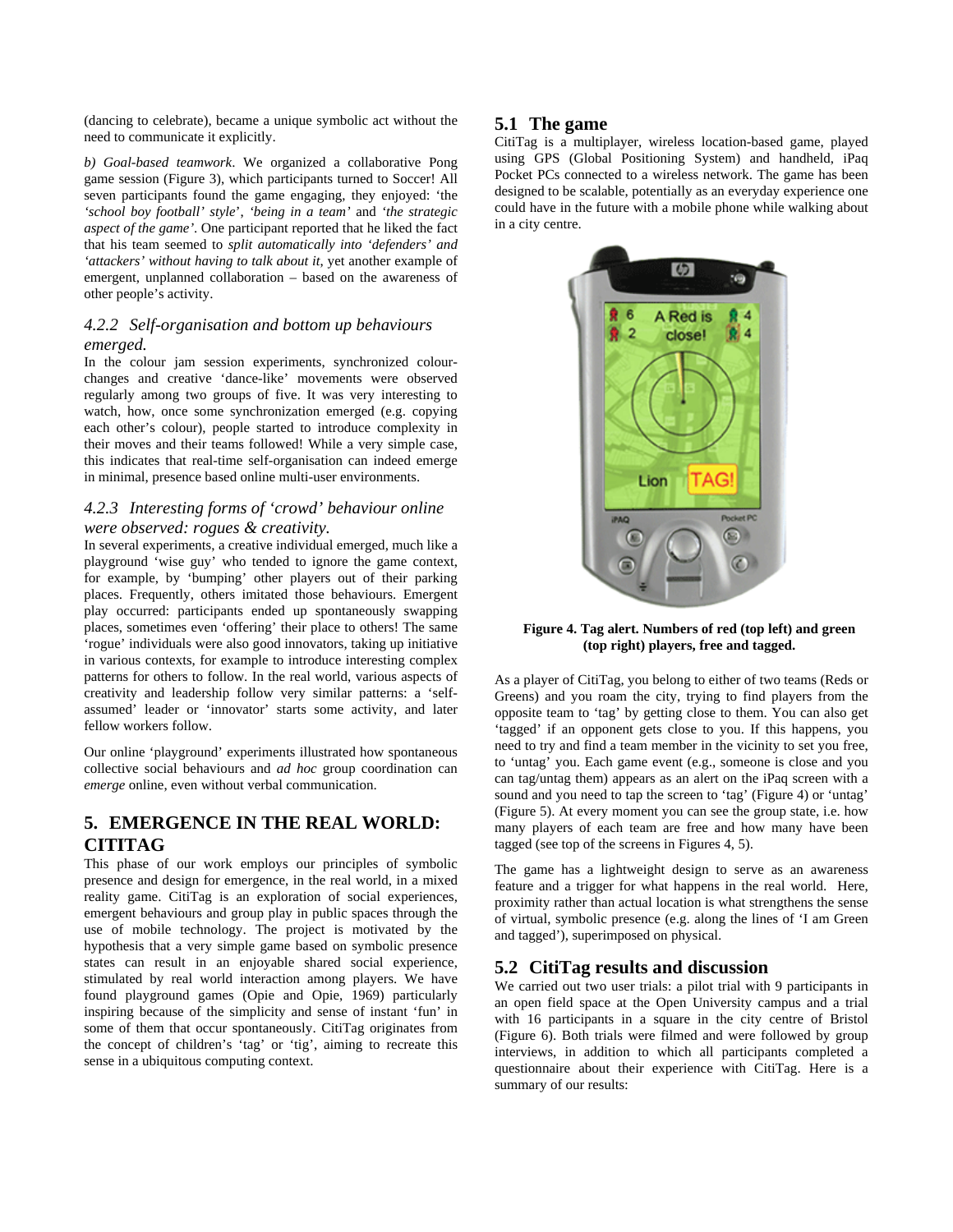#### *5.2.1 Collective behaviours and self-organisation can spontaneously emerge*

Observation during the trials and video analysis revealed a range of emergent group behaviours; among the most typical ones were running and surrounding other players, much like our online group formations experiments, but in the real world with real players! When players found people from their own team, they would often move along together, forming increasingly larger clusters, as this made them stronger against lone opponents.

We also observed an 'invincible pair' in Bristol: two players who spontaneously teamed up and kept rescuing each other. What is special about this case is that they did not agree on the strategy explicitly, they '*didn't need to say: let's do this*'.

So we see how strategies emerged impromptu, through the exploration of simply designed technology. Self-organisation among the two teams became evident from game logs: initially one team won quickly over the other, but later, as strategies evolved, the teams learned to fight back, so the game lasted longer and the numbers of tagged people kept going up and down with often surprising last minute victories.



**Figure 5. Alert to rescue a tagged team member in** over physical presence. **vicinity**

## *5.2.2 Creative individual and rogue behaviours were observed*

In both user trials we observed a range of inventive actions, often initiated by one individual and then copied by others. One of the most typical ones was to use gestures to attract attention from a distance, like waving or raising hand to indicate having been tagged, performed by at least five different people in Bristol. The same behaviour was also observed at the OU trial by a participant who said that he remembered this from playing 'tag' games in childhood. Other tactics were following others secretly and hiding to wait for passers by. A 'rogue', or playground 'wise guy' in Bristol created the role of the 'assassin' in the game: he cheated by joining the opposite team and then switched back to the original team at the very last minute to 'tag' as many people as possible whilst being among them. This is an interesting example of a person exploring the possibilities of mixed reality: being physically with one team, but virtually with the other.



**Figure 6. User trial in the centre of Bristol** 

#### *5.2.3 Symbolic presence can enhance the feeling of participation in a parallel shared virtual experience*

In the Bristol trial we found a significant correlation between feeling part of the team (Reds or Greens) and the usefulness of the figures on the top of the device's screen, used in the game to convey the group state, i.e. how many players of each group were tagged and how many were still free (Pearson Correlation .794, df= 15, p= .000). This suggests that symbolic group presence, along the lines of 'there are 3 free Greens out there' can enhance the sense of participation in a superimposed virtual group.

This result is further supported by the fact that our participants in both trials valued the group presence state feature of the game: 19 out of 25 participants in total rated its importance between 70-100 on a 100mm scale of 0 (not at all important) to 100 (very important). Moreover, at least 8 participants added in the questionnaire and many confirmed during the interviews that they wanted to be able to see more people in proximity on their screens, including members of their own team.

To summarise, our experiments with CitiTag brought into light emergent phenomena in the real world, through a mixed reality game based on simple rules and the overlay of symbolic presence

## **6. CONCLUSIONS AND FURTHER WORK**

Our approach to the design of large scale environments for fostering community bonds and encouraging spontaneous social behaviours has been examined through the deployment of the three applications discussed in this paper. The results highlight how scalable, lightweight technologies for collaborative, social and recreational use, based on symbolic presence, can both enhance the feeling of group belongingness as well as provide a testbed for emergent group behaviours, in both virtual and ubiquitous computing contexts. In particular, our preliminary findings on the use of BuddySpace endorse our long-term goal of